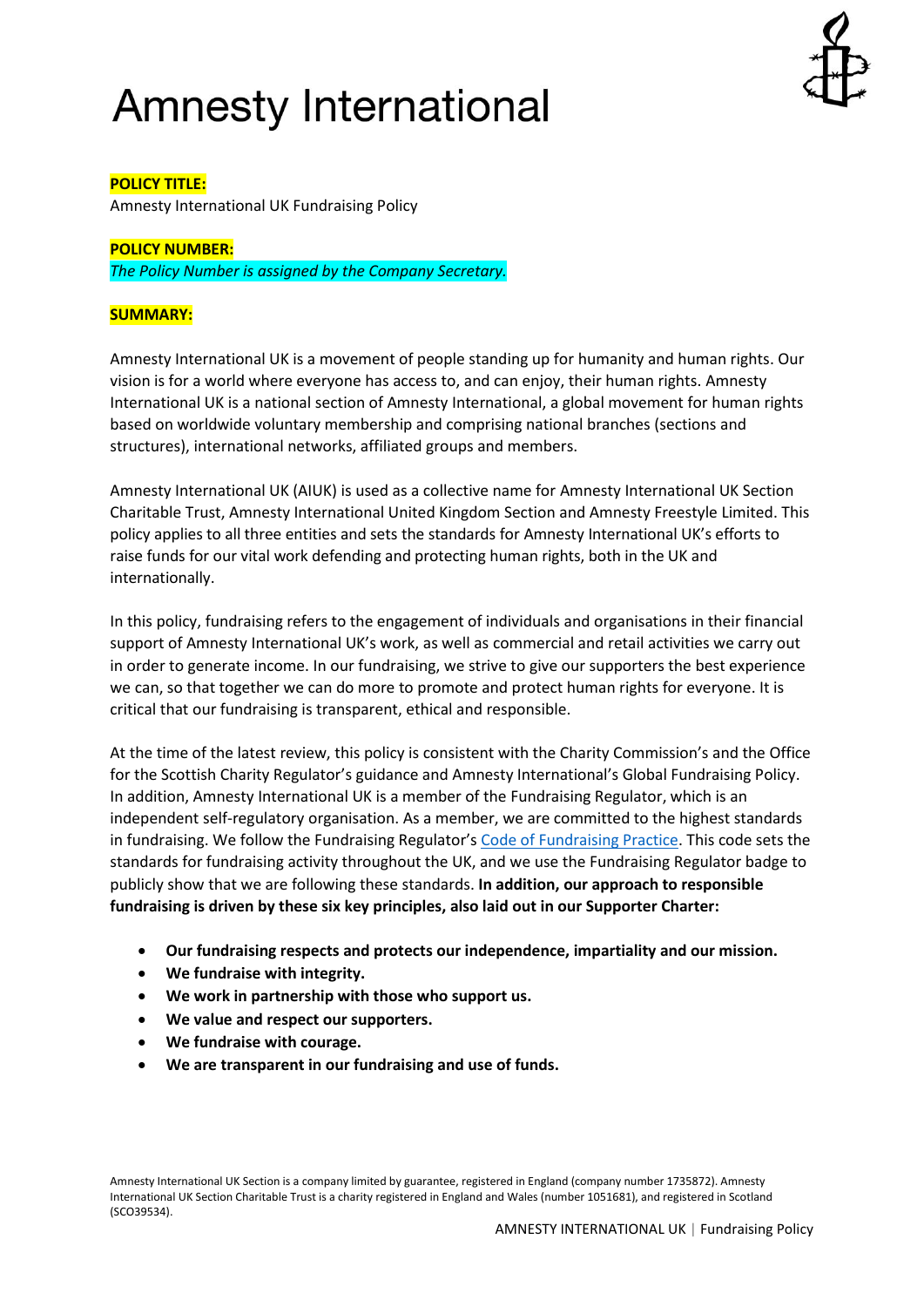

### **WHO THIS POLICY APPLIES TO:**

This policy describes the minimum standards for Amnesty International UK's efforts to raise funds. All Amnesty International UK staff, suppliers, and office and shop volunteers involved in fundraising are required to have a thorough understanding of this policy, and adhere to it and its associated procedures. It is the responsibility of managers in the Fundraising Department to ensure that staff, suppliers, and office and shop volunteers are aware of Amnesty International UK's fundraising policy, principles and associated procedures. Fundraising staff also need to ensure that they equip individuals and groups fundraising for Amnesty International UK with the guidance they need to enable them to act in a manner which is consistent with this policy.

In addition, this document forms our agreement with our supporters across the UK in how we will undertake our fundraising activities.

### **POLICY STATEMENT:**

### **Why we need to raise funds**

Amnesty International and Amnesty International UK has an ambitious strategy to effect real change for human rights. To deliver this strategy, we need funds. In raising these funds, we will share our vision, our plan of work and our impact and will seek to engage as many supporters in the UK as possible. Raising funds does not drive the work of Amnesty International UK; it drives our ability to deliver our work. In donating and raising funds, our supporters are acting in defence of human rights.

### **How we raise funds**

We are honest and behave with integrity in all our fundraising. We raise funds in accordance with our fundraising policy, principles and associated procedures, and with our data protection policy and procedures. These comply with relevant UK laws and regulation, including those related to privacy. We respect our supporters' privacy and right to decide how and if Amnesty International UK contacts them.

We treat people equally and fairly and we have a clear procedure in place for how we engage with supporters who may be in vulnerable circumstances.

In our fundraising, we aim to inspire people to engage with human rights by supporting Amnesty International UK. We bring human rights to life by sharing honest, powerful stories with emotional impact. When we tell these stories, our primary concern is to respect the wishes, dignity and security of the individual or community. Therefore, we will only share stories where we have informed and prior consent to do so.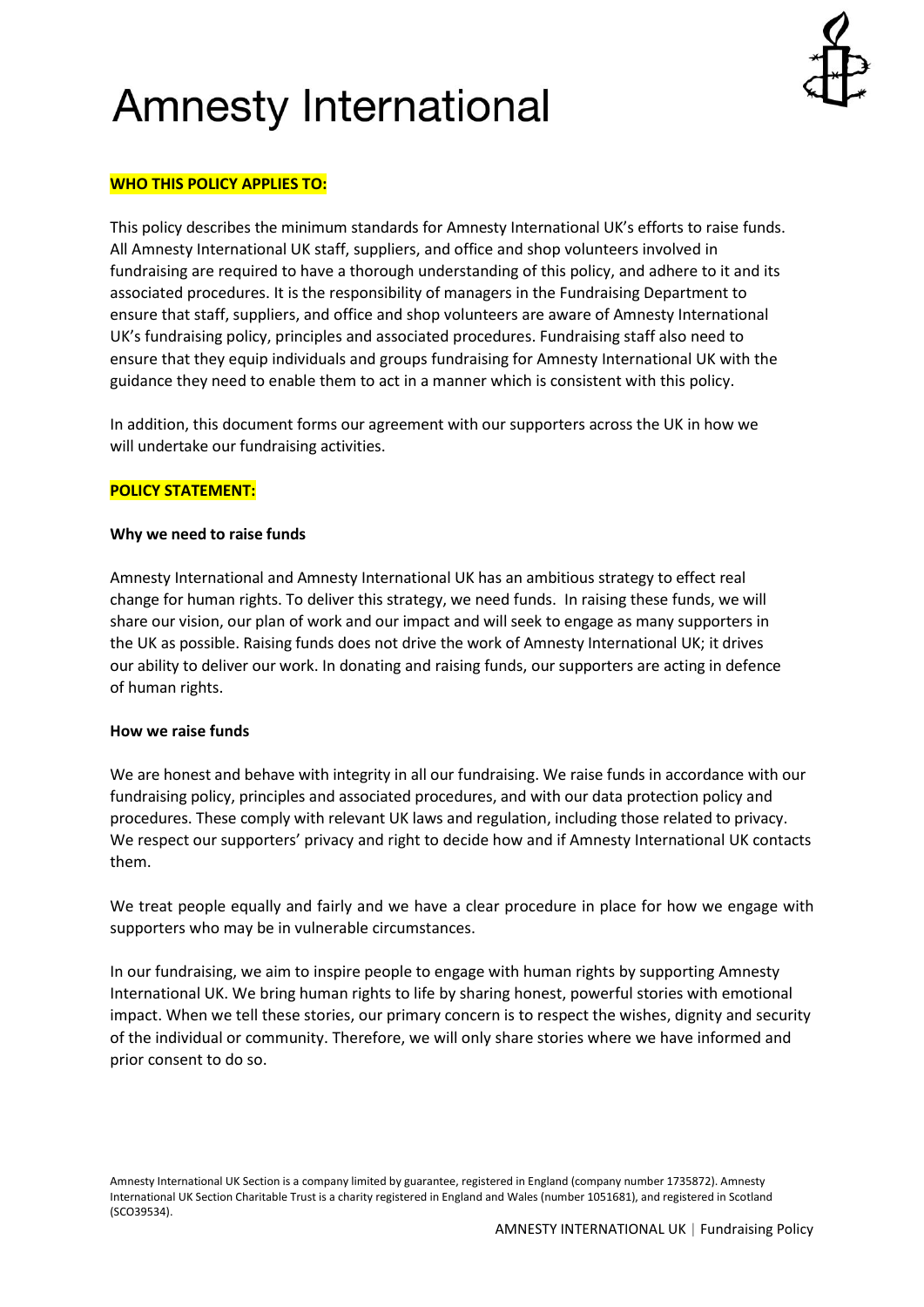

#### **Where our funds come from**

Amnesty International UK is impartial and independent of any government, political ideology, company or religious belief, and we ensure that our fundraising respects and protects this. Our primary source of funding for human rights work is, and will remain, donations from individuals. Our individual supporters are our source of legitimacy, as well as funding. However, we will seek to generate income and donations from a diverse range of resources to ensure we maintain our sustainability, and do not become dependent on any single source of income.

We actively seek funding in pursuit of our charitable and strategic objectives. We ensure that projects for which we raise funds reflect our mission, priorities, and that neither the funding opportunities we pursue, nor the requirements of funders, will deflect us from our strategic objectives.

We accept donations from a range of organisations – trusts, foundations, companies, commercial organisations and unions – where there will be a benefit to our human rights work, without compromising our mission, independence and credibility. We accept donations from governments only for projects to educate people and communities about their human rights.

We will not solicit or accept gifts from individuals, governments or organisations that might use their funding relationship with Amnesty International UK to deflect criticism from their own involvement in human rights abuses, or with whom association would significantly risk our reputation.

All gifts and offers of support from organisations and governments will be screened against a set of ethical and human rights guidelines in accordance with our fundraising procedures. Sizeable gifts and legacies from individuals will also be subject to screening prior to solicitation or acceptance. If we turn down a gift or offer of support, we will explain why. We can only accept donations that are lawfully made.

We operate the [Charity Commission's 'K](http://forms.charitycommission.gov.uk/media/89350/compliance_toolkit_2.pdf)now your Donor' principle and will make reasonable and appropriate attempts to identify any individual or organisation that gives us financial support, particularly where significant sums are being donated, or the circumstances of the donation give rise to notable risk. We will not accept anonymous corporate donations. We may accept anonymous individual, or trust donations where there has been a rigorous third party due diligence process, to confirm that Amnesty International UK is not potentially compromised. If a supporter makes themselves known to Amnesty International UK but wishes their gift to remain anonymous, we will honour these wishes, on the basis that the donation carries no significant reputational risk.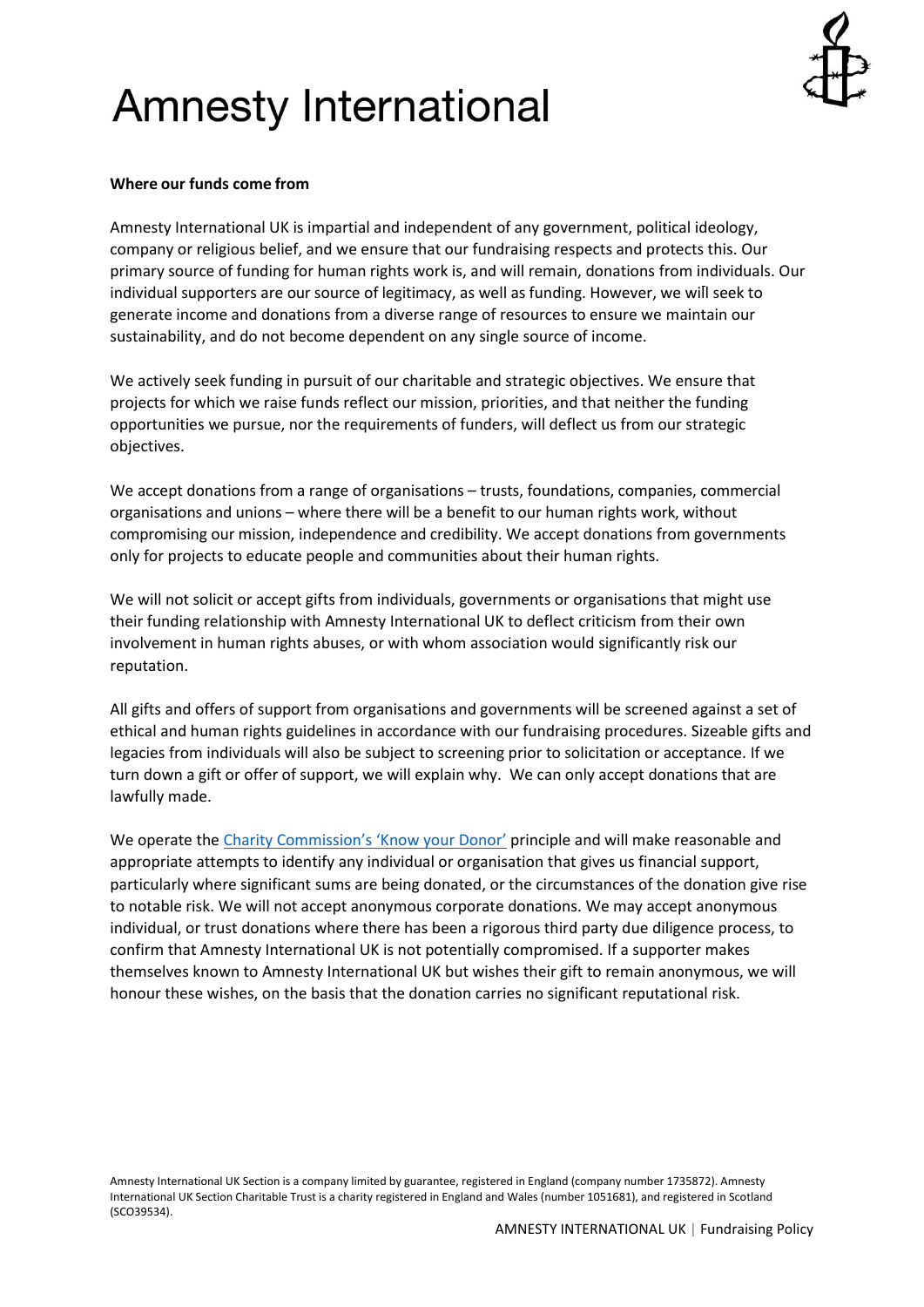

### **Responsible fundraising**

We do not fundraise for the sake of fundraising; we fundraise to generate funds for our human rights work and in pursuit of our charitable and strategic objectives. We recognize and respect that when we invest in fundraising activity, we do so with funds donated to us for the protection of human rights. Any investment in fundraising must have the potential to raise additional funds for human rights. We communicate our fundraising costs and strive to be as cost-effective as possible.

We are accountable to our supporters; whose generosity enables our human rights work. We put our supporters' donations to work as quickly as we can and do this wisely and responsibly. We thank our supporters for their contributions in a timely and appropriate manner and we keep our supporters updated on how the impact of their support.

We monitor our fundraising activities closely to ensure compliance with our fundraising policy, principles and procedures, and with relevant regulation and legislation. If we get things wrong, we will be open and transparent about our mistakes, and take swift action to fix them. We report on our strategic, operational and financial performance in full compliance with all UK laws and regulations.

### **Gifts forspecific projects**

We encourage all supporters to give financial support as general, unrestricted funds. This allows us the freedom to use funds where and when they are needed most, including responding to crisis situations or unexpected opportunities to create positive human rights change.

Occasionally we will ask our supporters to fund specific projects, campaigns or areas of work. We will use any donations raised in this way for the designated purpose for which they were provided. Should excess funds for such initiatives be collected, the supporter's agreement will be sought for transferring the gift to other specific projects or our general activities.

### **Ethical purchasing and use of services**

When we purchase products and services in our efforts to raise funds, we will do so in accordance with our procurement policy and procedures. This means we will endeavour to ensure that we source materials, products and agencies' services for the best possible value while protecting our reputation, managing any risks and ultimately aiming to work with organisations that reflect our own values and ethical standards.

We may enter into commercial agreements with third party organisations for the purposes of raising funds, but in order to maintain our independence we do not endorse any third party commercial products or services.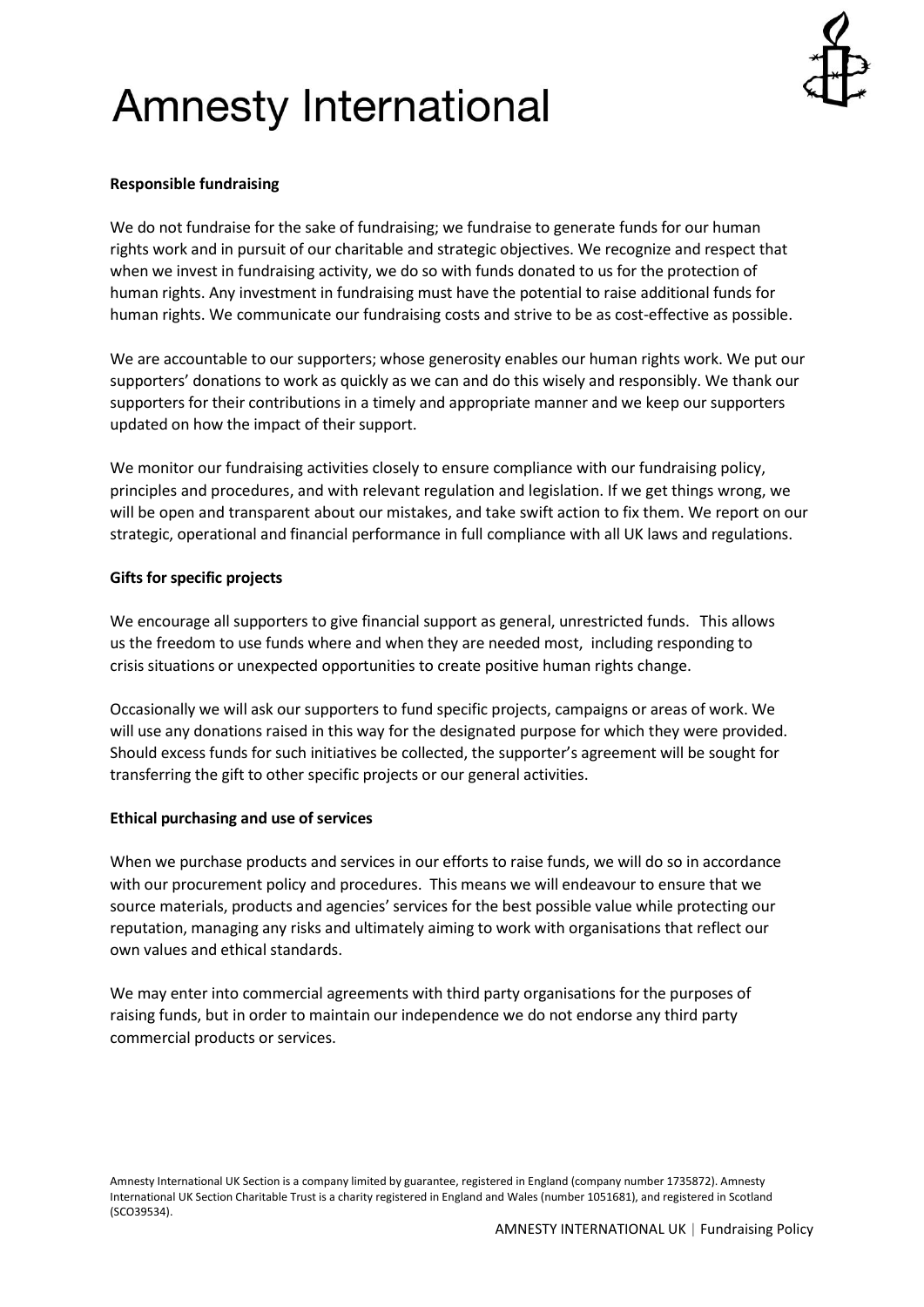

### **RELATED POLICIES, PROCEDURES, PROCESSES, FORMS, GUIDELINES AND OTHER RESOURCES:**

This policy is supported by the following materials:

#### *Policy Statements*

Amnesty International Global Fundraising Policy Amnesty International UK Data Protection Policy Amnesty International UK Equality and Diversity Policy Amnesty International UK Feedback Policy Amnesty International UK Privacy and Cookie Policy Amnesty International UK Procurement Policy

#### *Guidelines*

Amnesty International Global Fundraising Guidelines Amnesty International UK Supporter Charter

#### *Other Resources*

[Direct Marketing Association Code](https://dma.org.uk/uploads/5628a1a29b3dc-interactive_code_21_oct_2015_5628a1a29b344.pdf) [Fundraising Regulator Code of Fundraising Practice](file://///Pangolin/Users/ejolly/My%20Documents/Ella/Work/Draft%20documents/•%09https:/www.fundraisingregulator.org.uk/code-of-fundraising-practice/code-of-fundraising-practice/) [Privacy and Electronic Communications \(EC Directive\) Regulations 2003](http://www.legislation.gov.uk/uksi/2003/2426/contents/made) [The Charities \(Protection and Social Investment\) Act 2016](http://www.legislation.gov.uk/ukpga/2016/4/contents/enacted/data.htm) [The Charities Act 2011](http://www.legislation.gov.uk/ukpga/2011/25/contents/enacted) [The Data Protection Act 1998](http://www.legislation.gov.uk/ukpga/1998/29/contents) [The Charitable Institutions \(Fund-Raising\) Regulations 1994](http://www.legislation.gov.uk/uksi/1994/3024/made) [The Charities Act 1992](http://www.legislation.gov.uk/ukpga/1992/41/part/II) [The House to House Collections Act 1939](http://www.legislation.gov.uk/ukpga/Geo6/2-3/44) [The Gambling Act 2005](http://www.legislation.gov.uk/ukpga/2005/19/pdfs/ukpga_20050019_en.pdf) [The Police, Factories and \(Miscellaneous Provisions\) Act 1916 and Regulations](http://www.legislation.gov.uk/ukpga/Geo5/6-7/31) [UK Code of Non-Broadcast Advertising and Direct and Promotional Marketing](https://www.asa.org.uk/codes-and-rulings/advertising-codes/non-broadcast-code.html) [UK Code of Broadcast Advertising](https://www.asa.org.uk/codes-and-rulings/advertising-codes/broadcast-code.html)

#### **HOW IS THIS POLICY SHARED?**

This policy is a public document and such is available on Amnesty International UK's website to supporters and potential supporters of Amnesty International UK. Amnesty International UK will share this policy with all fundraising staff, suppliers, and office and shop volunteers.

#### **COPYRIGHT AND LEGAL INFORMATION:**

This policy is for information only, and therefore is not a binding contract and does not confer legal rights on any person. Amnesty International UK reserves all rights (including copyright) in any information and materials provided under this policy.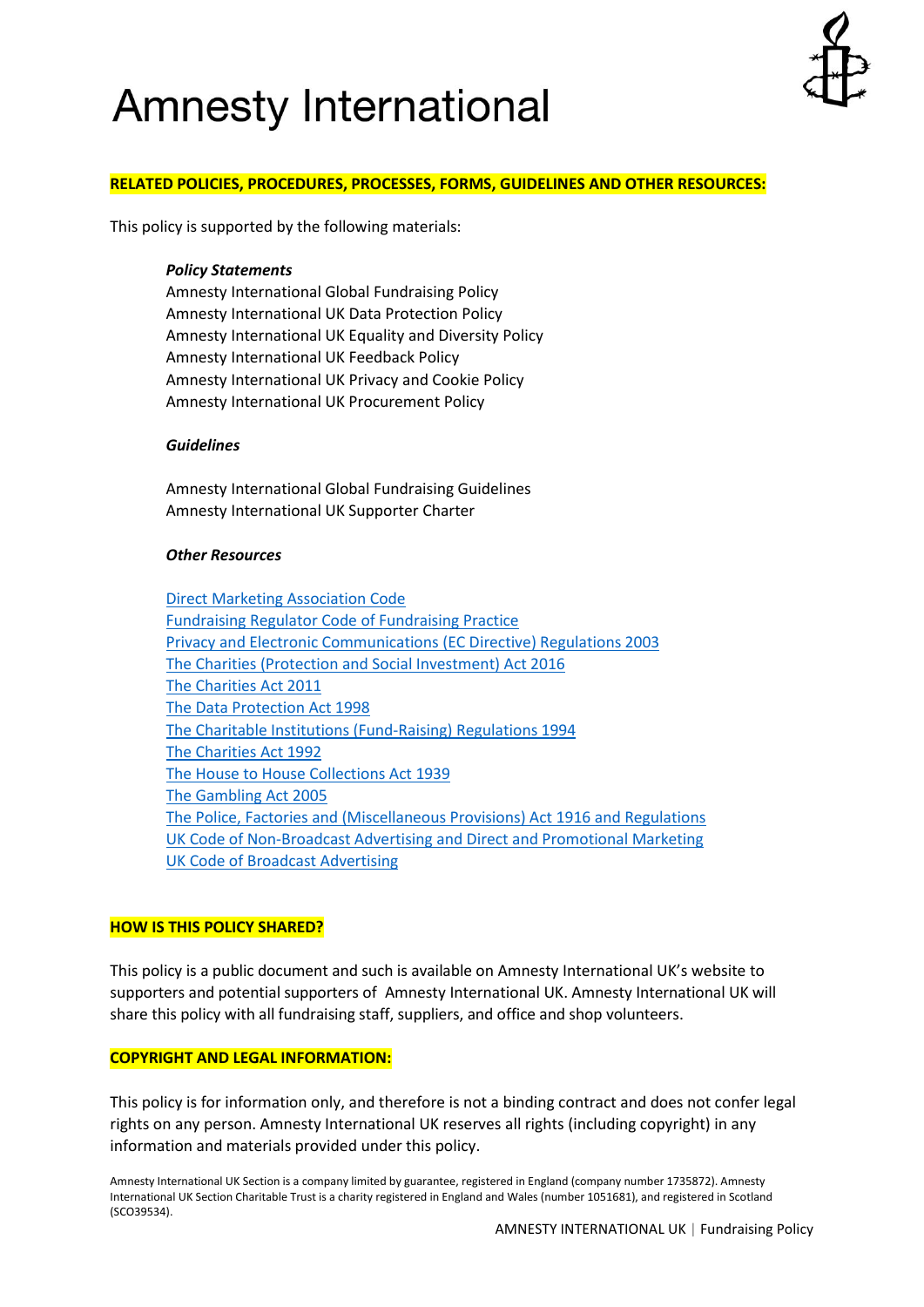

# **FEEDBACK:**

We recognise that although our supporters may share our values, they may not agree with everything we say or do – for human rights or in raising funds. In accordance with our Feedback Policy, we respond to questions and feedback from supporters promptly and consider fully the points of view expressed.

We will acknowledge a complaint about any aspect of our fundraising within five working days and aim to resolve complaints within ten working days of receipt. If the complainant remains dissatisfied, their complaint will be referred to our Feedback Oversight Panel. If this does not resolve the issue the complainant may take their complaint to the Fundraising Regulator.

To make a complaint about Amnesty International UK's fundraising activity, please contact us on the details below:

| Write:                        | Amnesty International UK<br>The Human Rights Action Centre<br><b>Supporter Communications Team</b><br>17-25 New Inn Yard<br>London |
|-------------------------------|------------------------------------------------------------------------------------------------------------------------------------|
|                               | EC <sub>2</sub> A 3EA                                                                                                              |
| Phone:<br>Fax:<br>Text phone: | +44 (0) 20 7033 1777 (Monday to Friday – from 9am to 6pm)<br>+44 (0) 20 7033 1503<br>+44 (0)20 7033 1664                           |
| Email:                        | feedback@amnesty.org.uk                                                                                                            |
| Website:                      | www.amnesty.org.uk/feedback                                                                                                        |

For more information about giving feedback to Amnesty International UK, please refer to our [Feedback Policy,](https://www.amnesty.org.uk/feedback) available on our website.

### **WHAT IS THE ASSURANCE PROCEDURE FOR THIS POLICY?**

We have clear governance and management controls in place for us to deliver transparent, ethical and responsible fundraising. Our Director of Fundraising reports regularly to the trustees of Amnesty International UK Charitable Trust and the Directors of Amnesty International UK Section. Our Board of Trustees receive annual assurance that our fundraising programme is conducted in accordance with this Fundraising Policy. We use the framework set out in the Charity Commission's guidance for trustees, *Charity fundraising: a guide to trustee duties (CC20),* to do this.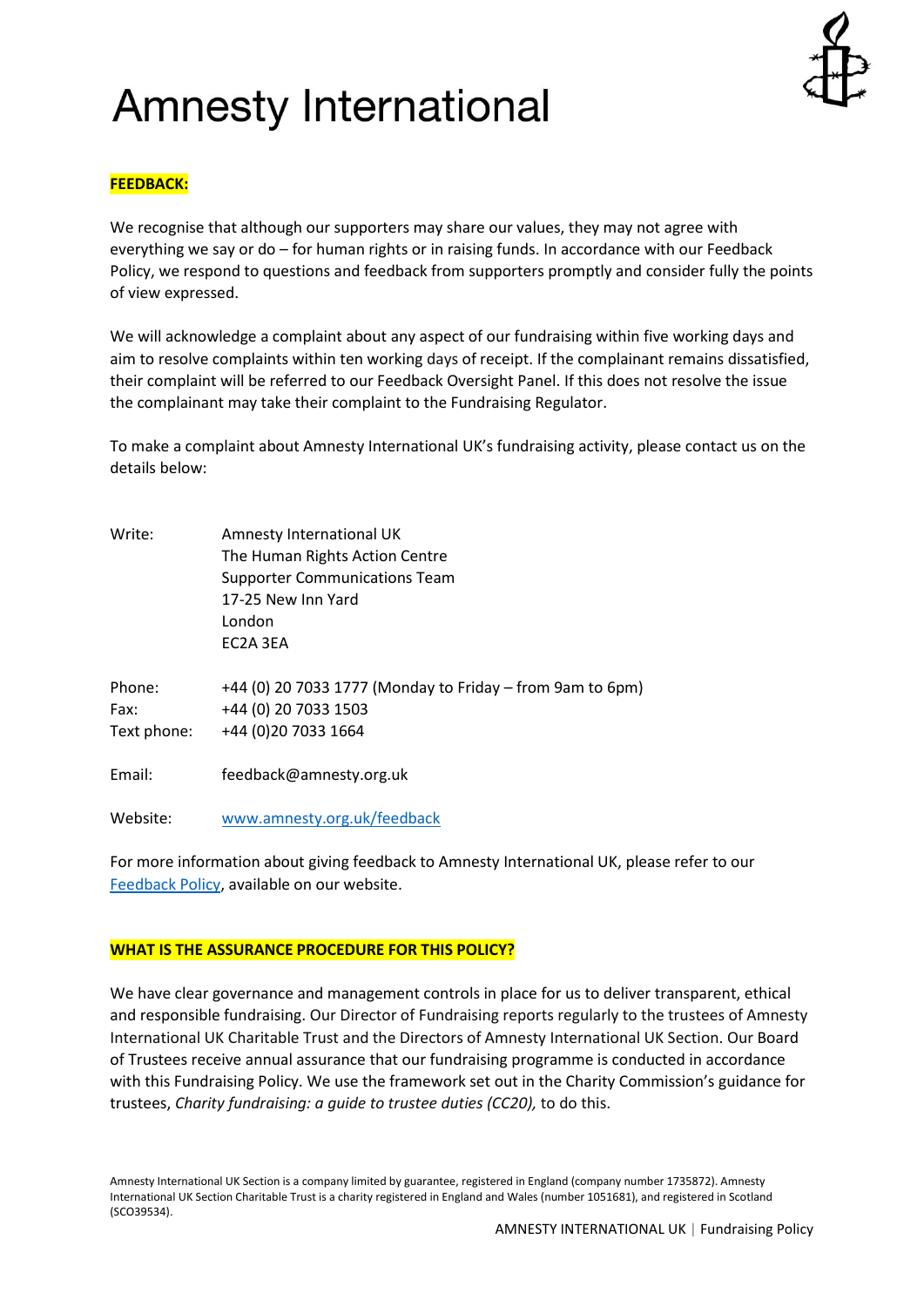

# **WHO IS RESPONSIBLE FOR THIS POLICY?**

Amnesty International UK's Director is ultimately responsible for compliance with this policy, with the support of Amnesty International UK's Senior Management Team.

| Author/policy contact:      | Ella Jolly, Fundraising Projects Manager                        |
|-----------------------------|-----------------------------------------------------------------|
| Sign off:                   | Amnesty International UK Senior Management Team                 |
| Approved by/approval level: | Amnesty International UK Charitable Trust Board of Trustees and |
|                             | Amnesty International Section Board of Directors                |
| Date effective:             | January 2017                                                    |
|                             |                                                                 |
| Last reviewed or updated:   |                                                                 |
| <b>Frequency of review:</b> | Every two years                                                 |
|                             |                                                                 |
| Supersedes:                 | Amnesty International UK Donor Acceptance and Refusal Policy;   |
|                             | Amnesty International Policy Governing Corporate Relationships  |
|                             | That Benefit Amnesty International                              |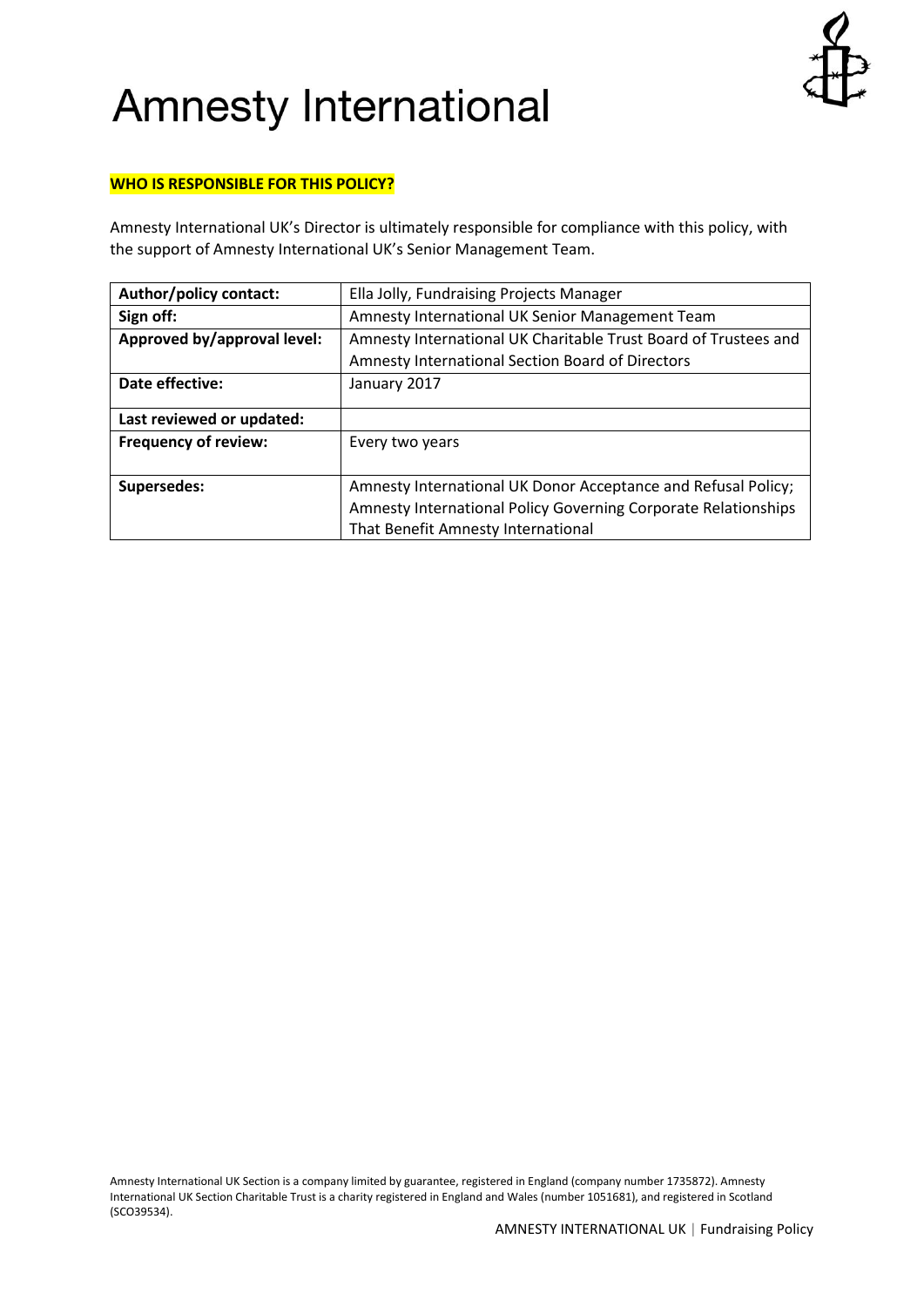

# **AMNESTY INTERNATIONAL UK SUPPORTER CHARTER**

Founded in 1961, Amnesty International's strength lies in the fact that we are a global movement of people who stand up for humanity and human rights. Central to everything we believe is the principle that people are the instruments of change. We value and respect the supporters engaged in our movement, and we strive to give them the best experience we can, so that can together we can do more to promote and protect human rights for everyone.

This supporter charter sets out six fundraising principles which we use to guide Amnesty International UK's fundraising policy, strategy and the behaviour of our fundraisers and partner agencies. It forms our commitment to our supporters:

### **Our fundraising respects and protects our independence, impartiality and mission.**

- Amnesty International UK is impartial and independent of any government, political ideology, company or religious belief, and our fundraising activity respects and protects that. Our primary source of funds for human rights work is, and will remain, donations from individuals.
- We raise funds in accordance with our fundraising policy and principles. We will not solicit or accept gifts from individuals, governments or organisations that might use their funding relationship with Amnesty International to deflect criticism from their own involvement in human rights abuses, or with whom association would risk our reputation. If we turn down a gift or offer of support, we will explain why.
- We will ensure that projects for which we raise funds reflect our mission and priorities, and that neither the funding opportunities we pursue, nor the requirements of funders, will deflect us from our strategic objectives.
- We will not allow any funding relationship with a government or organisation to constrain us from criticising that body or from exposing any human rights violations for which it may be responsible. We accept donations from governments only for projects to educate people and communities about their human rights.

### **We fundraise with integrity.**

- We are honest and behave with integrity in all our fundraising, ensuring we comply with our fundraising policy, and that this complies with UK regulation and legislation.
- When we tell the stories of those whose human rights are being violated, our primary concern is to respect the wishes, dignity and security of the individual or community.
- Our staff, volunteers and suppliers raise funds in accordance with our fundraising policy and principles, and we monitor our fundraising activities to check this. If we get things wrong, we will be open about our mistakes and take swift action to fix them.